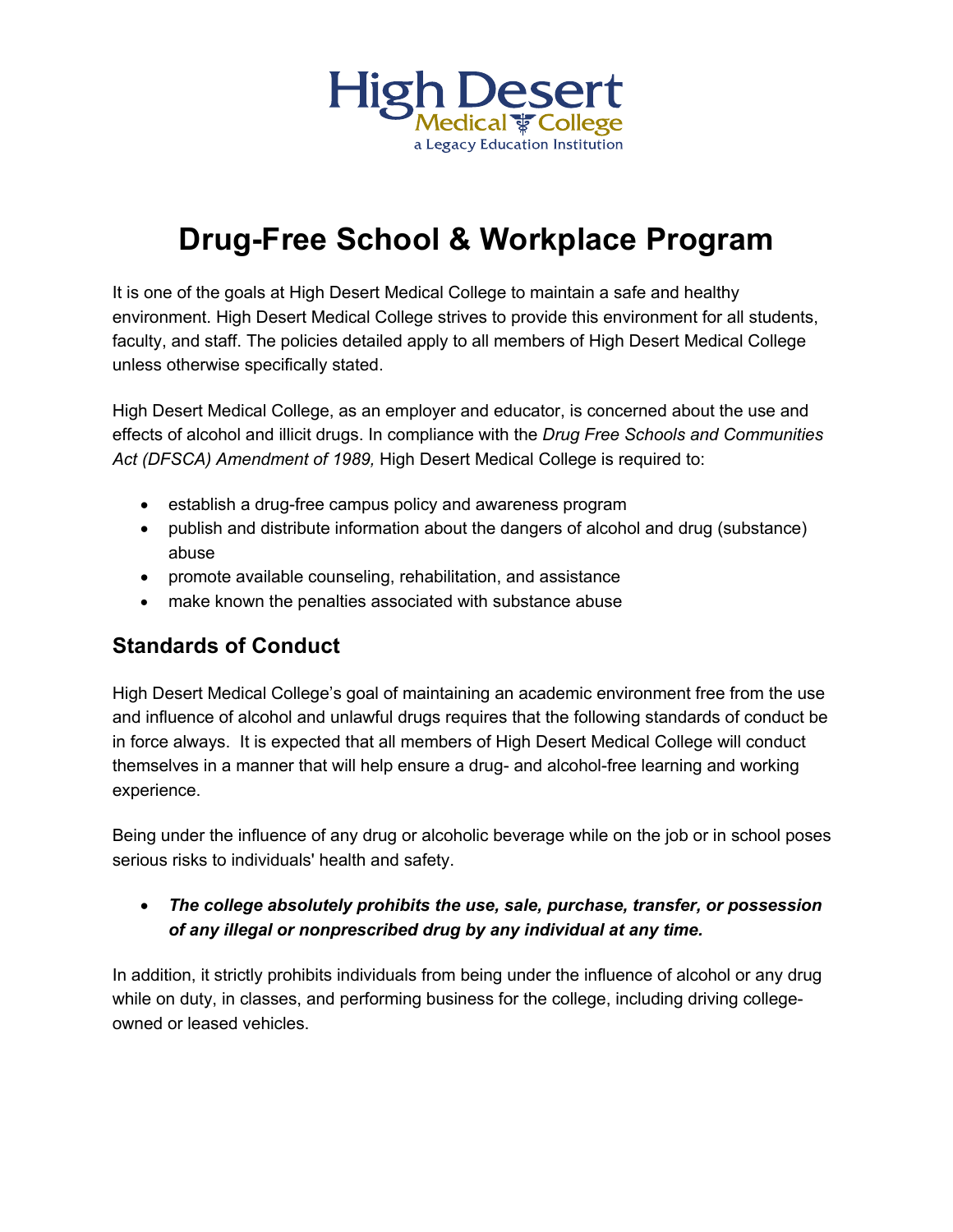

The possession or use of marijuana on campus is prohibited under federal law and the college's current policies. Staff, faculty, and students who violate these policies will continue to be subject to disciplinary action up to and including termination.

With the exception of marijuana, legally prescribed medications that do not adversely affect the work ability, job performance, or safety of that individual or others, are an exception to this policy.

It is also expected that all students, faculty, and staff will be considered "fit for duty" while at High Desert Medical College or conducting college business. Inability to perform work safely and efficiently or absences considered excessive shall be cause for concern and could result in disciplinary action up to and including termination and dismissal depending on the frequency and seriousness of the occurrences.

## **Counseling and Medical Assistance**

It is the individual's responsibility to seek assistance or intervention for alcohol or drug abuse or dependency. Personal concerns may be discussed confidentially with the Director of Student and Career Services.

Consultation and referrals are also available for students through the Student Services Department. These services are confidential and free of charge.

A comprehensive list of off-campus resources is also available from the Student Services office.

Students who require time away from their studies for purposes of rehabilitation may apply for a leave of absence by following the procedures outlined in *Leave of Absence, Withdrawal, and/or Reinstatement Policies* located in the School Catalog.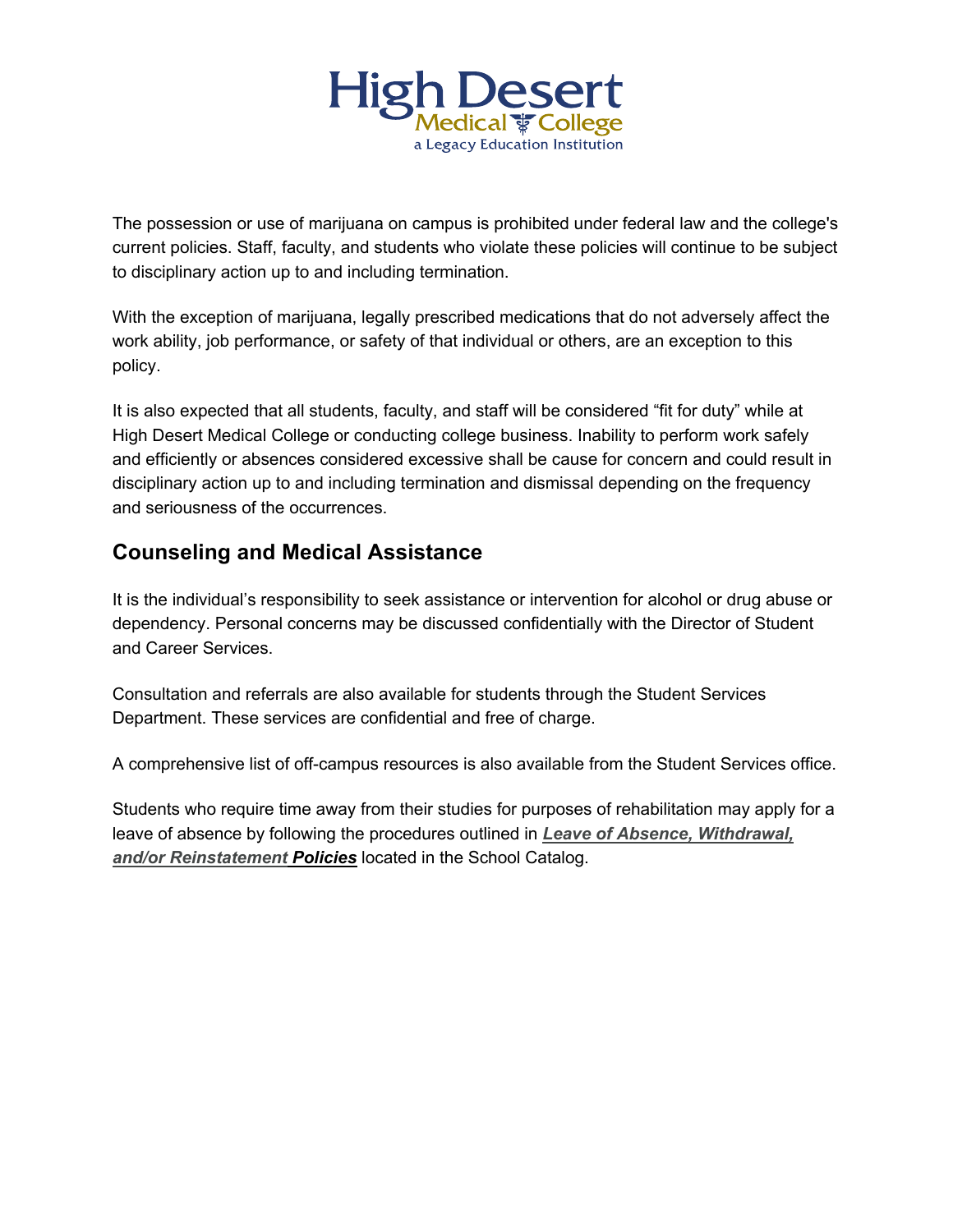

# **Drug Regulations and Controlled Substance Laws**

The use, possession, sale, or transfer of narcotics, drugs or hallucinogens is prohibited on campus, except as permitted by law.

The summary below is intended to provide an overview of some of the sections relevant to High Desert Medical College students. It is not intended as a substitute for professional legal advice. Those needing legal advice should consult an attorney.

## **Laws Concerning Controlled Substances**

### **Controlled Substances:**

"Controlled Substances" are regulated drugs that have been determined to have special "abuse potential". Such drugs include; marijuana, hashish or has oil, cocaine, LSD and other hallucinogens, barbiturates and other sedative-hypnotics, amphetamines and other prescription stimulants, MDMA (Ecstasy), PCP, and similar drugs. It is illegal under both state and federal law to:

- Manufacture, deliver, or possess with intent to manufacture or deliver, a controlled substance.
- Deal in a substance represented to be a controlled substance (including counterfeit, "look-alike" drugs)
- Manufacture, advertise, distribute, or possess with intent to manufacture, advertise or distribute a substance represented to be a controlled substance.
- Possess, without a valid prescription, a controlled substance.
- Visit a building, structure, vehicle, or other place used by person to unlawfully use a controlled substance.
- Possess, manufacture, dealing, or deliver drug paraphernalia (an instrument, device, or other object intended for use for introducing a controlled substance into a body or for enhancing the effect or testing a controlled substance).

Criminal sanctions for such violations can include fines from \$250.00 to \$50,000.00 under state law and up to \$25,000.00 under Federal Law, and imprisonment in a state prison for up to 50 years or in a federal prison for up to life. The sanction imposed will be determined by; (1) the classification of the controlled substance, (2) the quantity involved, (3) the nature of the offense (sale, use, ect.), (4) the age of the recipient (higher penalties for possession, sale or delivery near a school, ect.) and (5) the prior criminal record of the offender. More detailed information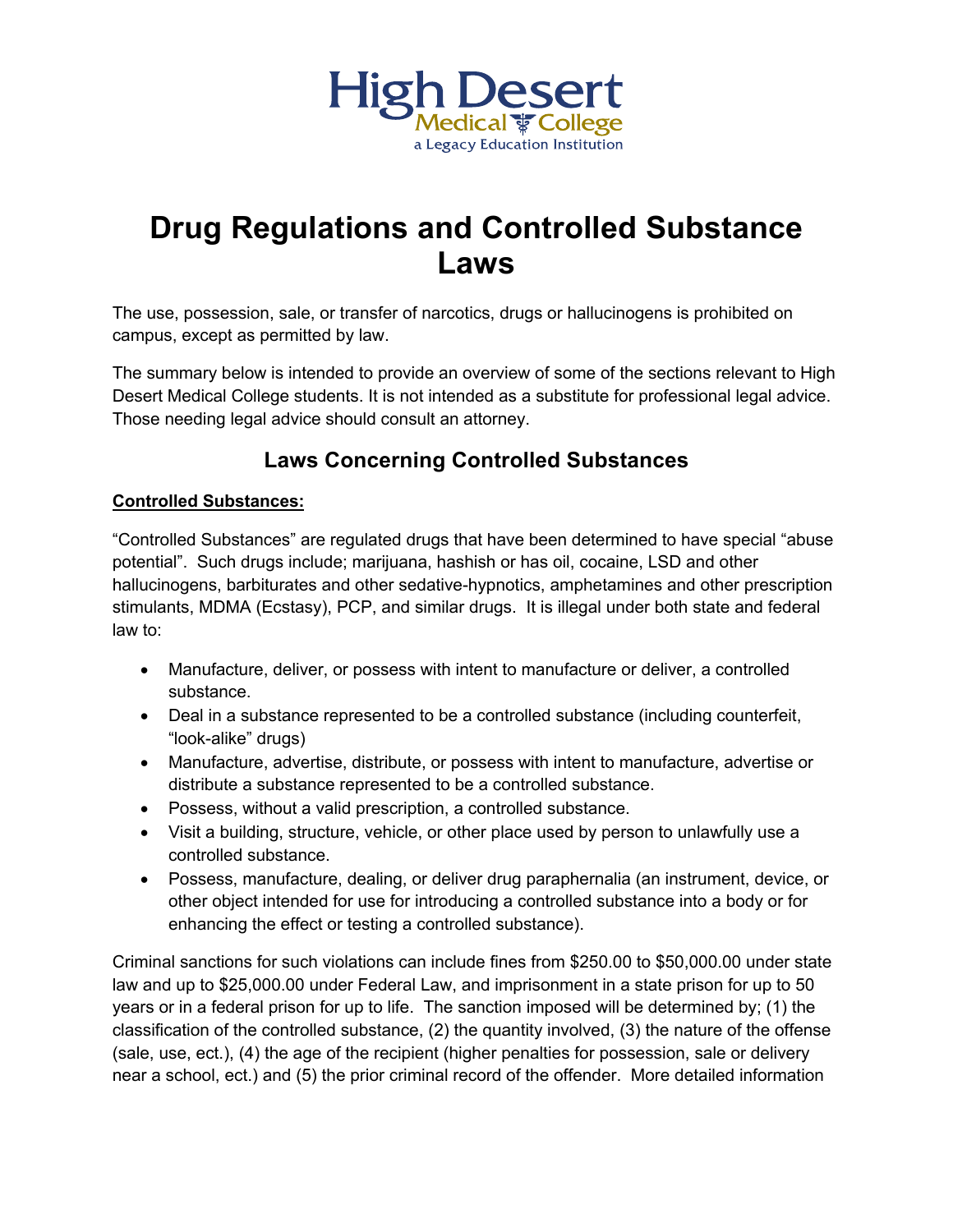

may be obtained by consulting the California Criminal Code or the Federal Controlled Substances Act, as amended.

### **Federal Student Financial Aid Recipients:**

Students who receive federal aid are required to disclose on the FAFSA any drug convictions that occurred while receiving federal aid. A drug conviction while receiving federal aid can result in suspension of eligibility and a requirement to return financial aid received during a period of ineligibility. Students who lose eligibility to a drug conviction can seek restoration of eligibility.

# **Health Risks of Other Drugs**

Aside from alcohol, there are several drugs that can also cause severe damage to your body.

We ask that you read and become familiar with these drugs so that you can make an informed decision. Again, High Desert Medical College does not tolerate drug use of any kind.

The follow information was adapted in part from U. S. Department of Education.

#### **Marijuana, Hashish, and Hash Oil:**

All forms of marijuana have negative physical and mental effects. Several regularly observed effects of marijuana are a substantial increase in the heart rate, bloodshot eyes, a dry mouth and throat, and increased appetite.

Use of marijuana may impair or reduce short-term memory and comprehension, alter sense of time, and reduce the ability to perform tasks requiring concentration and coordination, such as driving a car. Research also shows that students do not retain knowledge when they are "high." Motivation and cognition may be altered, making the acquisition of additional information difficult. Marijuana can also produce paranoia and psychosis.

Because users often inhale the unfiltered smoke deeply and then hold it in their lungs as long as possible, marijuana is damaging to the lungs and pulmonary system. Marijuana smoke contains more cancer-causing agents than tobacco. Long-term users of marijuana may develop psychological dependence and require more of the drug to get the same effect. The drug can become the center of their lives.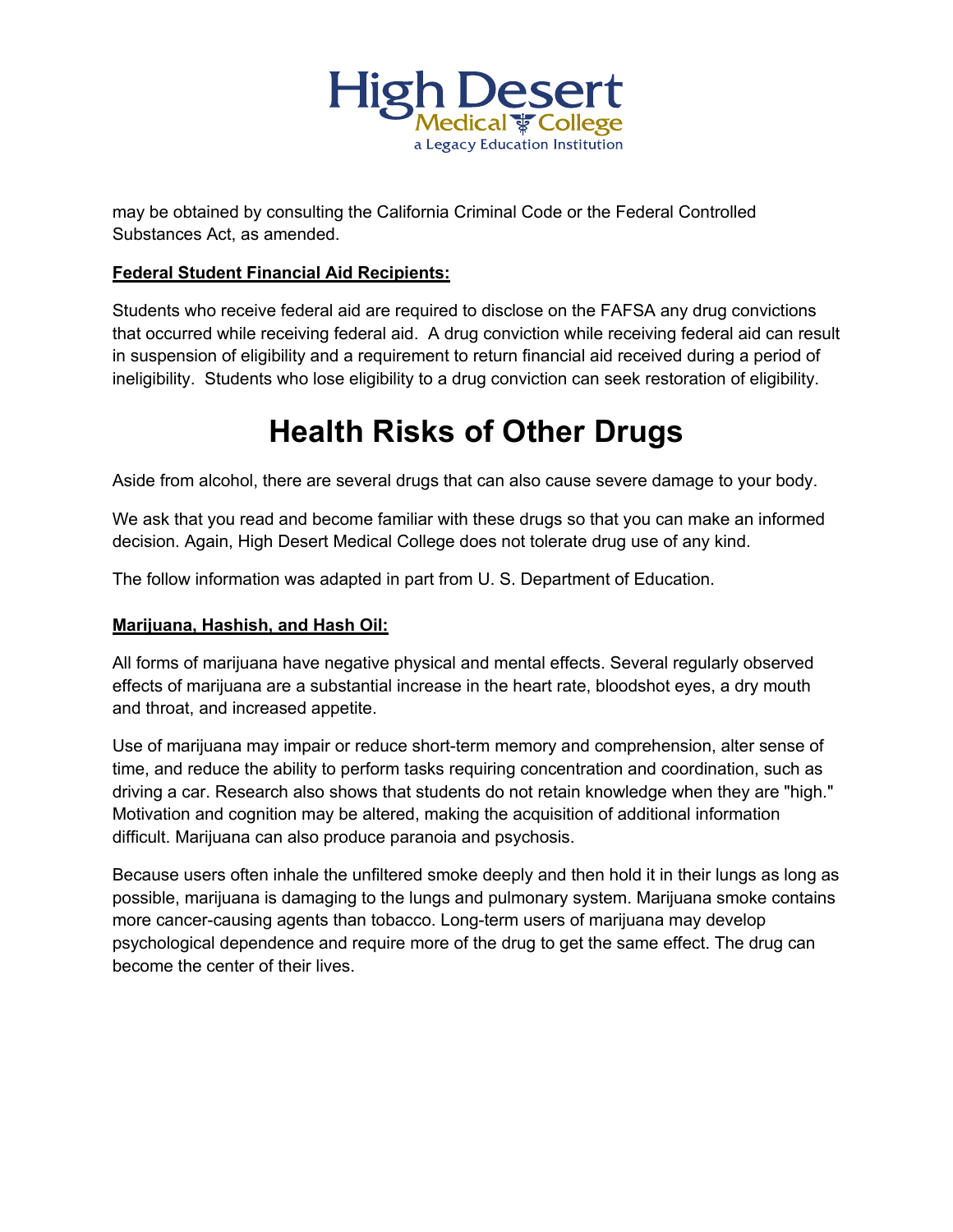

### **Cocaine:**

Cocaine stimulates the central nervous system. Its immediate effects include dilated pupils and elevated blood pressure, heart rate, respiratory rate, and body temperature. Occasional use can cause a stuffy or runny nose while chronic use can ulcerate the mucous membrane of the nose.

Injecting cocaine with un-sterile equipment is known to transmit the virus that causes AIDS, hepatitis, and other diseases. Preparation of freebase, which involves the use of volatile solvents, can result in death or injury from fire or explosion. Cocaine can produce psychological and physical dependency, a feeling that the user cannot function without the drug. In addition, tolerance develops rapidly. Crack or freebase rock is extremely addictive, and its effects are felt within 10 seconds. The physical effects include dilated pupils, increased pulse rate, elevated blood pressure, insomnia, loss of appetite, tactile hallucinations, paranoia, and seizures. The use of cocaine can cause death by disrupting the brain's control of the heart and respiration.

### **Hallucinogens:**

Phencyclidine (PCP) interrupts the functions of the neocortex, the section of the brain that controls the intellect and keeps instincts in check. Because the drug blocks pain receptors, violent PCP episodes may result in self-inflicted injuries. The effects of PCP vary, but users frequently report a sense of distance and estrangement. Time and body movements are slowed down. Muscular coordination worsens and senses are dulled. Speech is blocked and incoherent.

Chronic users of PCP report persistent memory problems and speech difficulties. Some of these effects may last six months to a year following prolonged daily use. Mood disorders- depression, anxiety, and violent behavior--also occur. In later stages of chronic use, users often exhibit paranoid and violent behavior and experience hallucinations. Large doses may produce convulsions and coma, heart and lung failure, or ruptured blood vessels in the brain. Lysergic acid (LSD), mescaline, and psilocybin cause illusions and hallucinations. The physical effects may include dilated pupils, elevated body temperature, increased heart rate and blood pressure, loss of appetite, sleeplessness, and tremors.

Sensations and feelings may change rapidly. It is common to have a bad psychological reaction to LSD, mescaline, and psilocybin. The user may experience panic, confusion, suspicion, anxiety, and loss of control. Delayed effects or flashbacks can occur even after use has ceased.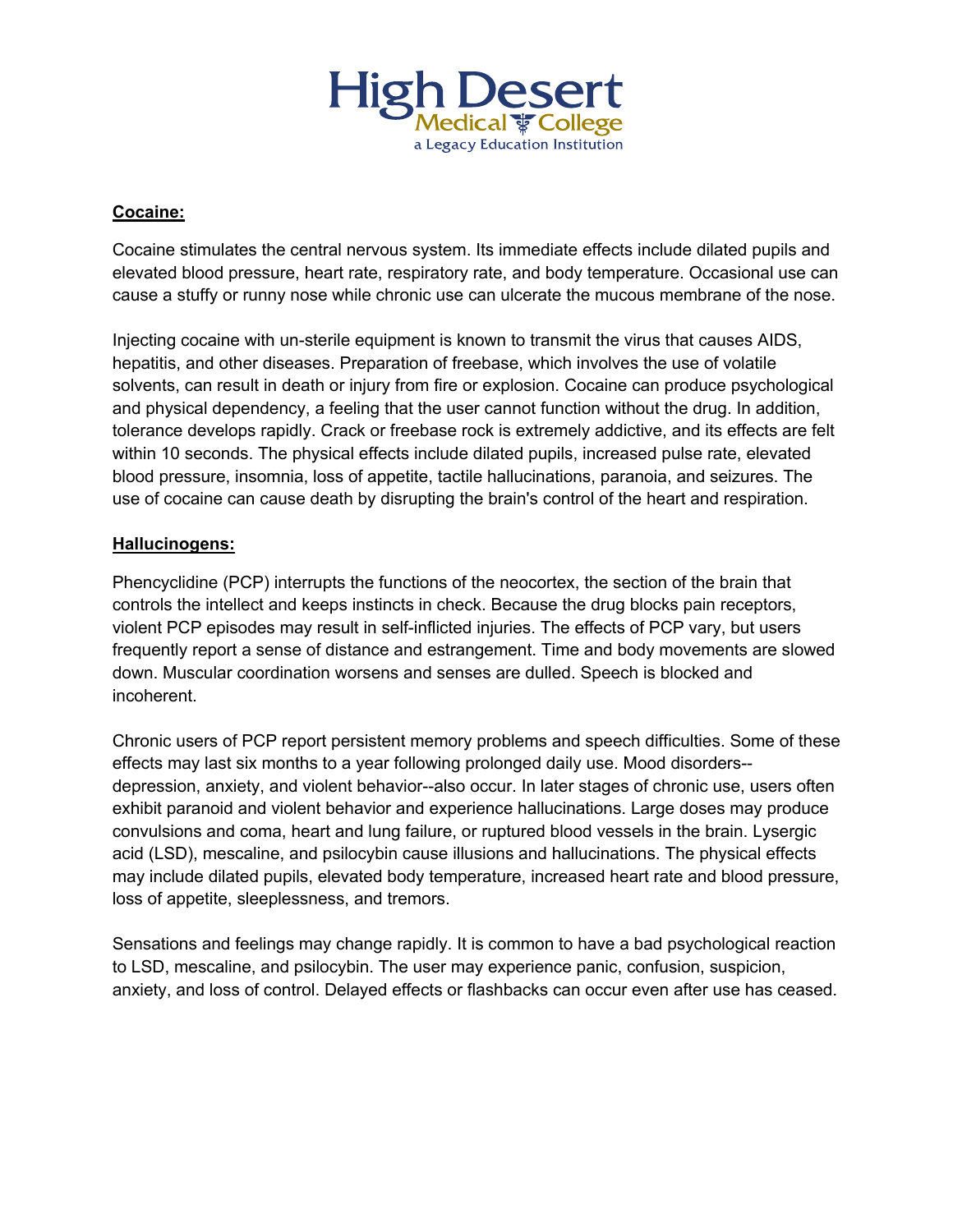

## **California Tobacco Laws**

## **AB-13 FACT SHEET - CALIFORNIA WORKPLACE SMOKING RESTRICTIONS**

*Prepared October 1997 by the Cal/OSHA Consultation Service*

This fact sheet summarizes the provisions of Labor Code Section 6404.5 prohibiting smoking in places of employment. This summary information should not be relied upon as legal advice. A copy of Section 6404.5 is attached with this Fact Sheet.

Effective Date January 1, 1995

General Provision "No employer shall knowingly or intentionally permit, and no person shall engage in, the smoking of tobacco products in an enclosed space at a place of employment."

Enforcement This law will be enforced by local law enforcement agencies, including but not limited to, local health departments.

For workplaces covered by AB-13, Cal/OSHA is required to respond to complaints regarding smoking in places of employment only after the employer has been found guilty of three violations of this law within the previous year. Complaints received by Cal/OSHA regarding smoking in workplaces not covered by AB-13 smoking restrictions (see Workplace Exceptions below) will result in a letter directing the employer to investigate and correct the problem.

Workplace Exceptions See page 3 of this fact sheet for the complete list from AB-13.

In addition to workplaces specifically listed on page 3 of this fact sheet, any employer with five or fewer employees (full or part-time) may permit smoking where:

The smoking area is not accessible to minors.

All employees who enter the smoking area consent to permit smoking, and no one is required as part of their job to work in an area where smoking is permitted.

Air from the smoking area is exhausted directly outside.

Maximum Fines from Local Agencies 1st violation - \$100 2nd violation - \$200 3rd and subsequent violations - \$500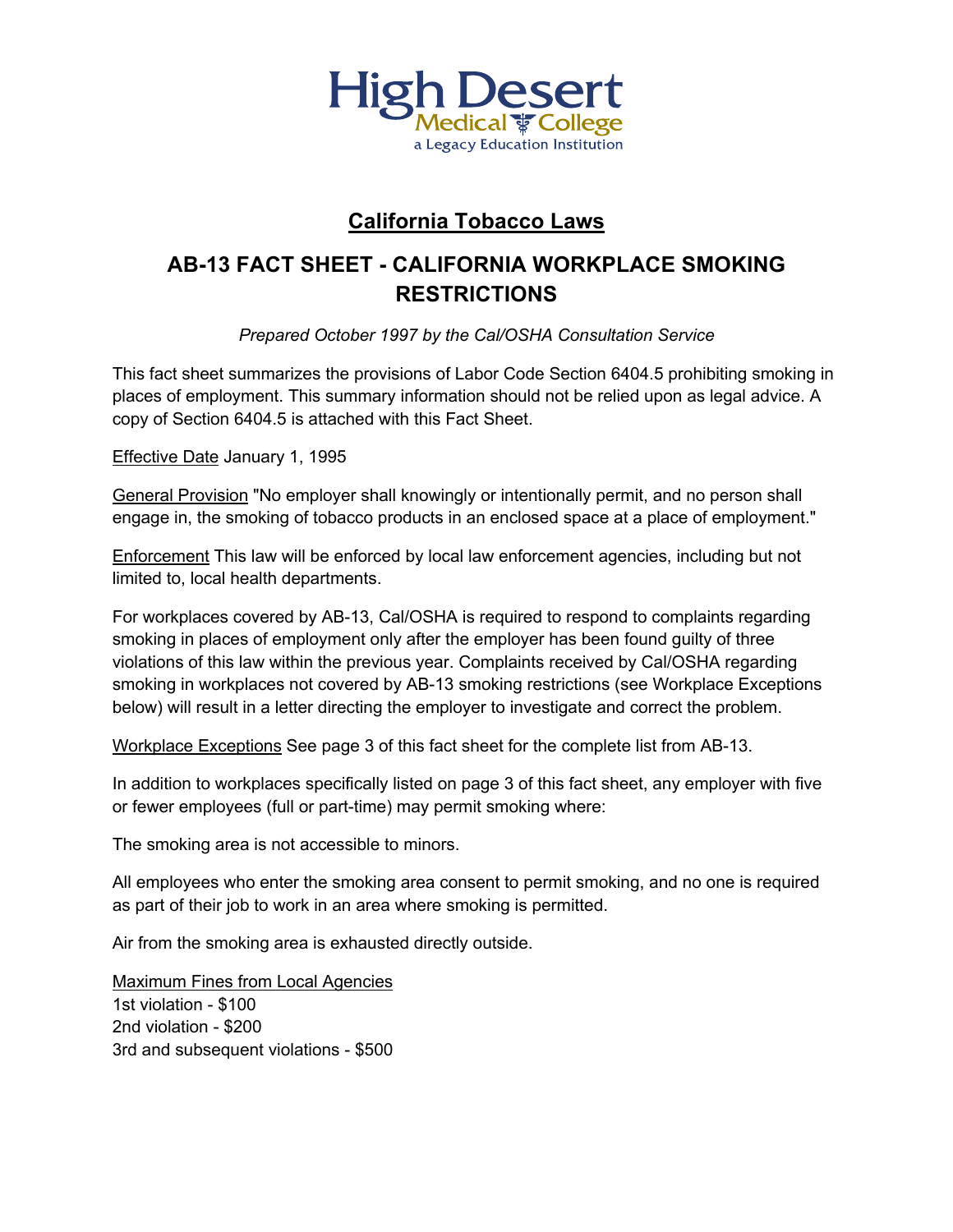

Maximum Fines from Cal/OSHA After a 3rd violation within the previous year, Cal/OSHA is required to investigate complaints and may cite employers with fines up to \$7,000 for violations

classified as general or serious, and fines up to \$70,000 for violations classified as willful serious. Violations can be classified as serious depending upon specific circumstances. For

example, where the exposure to second hand smoke causes a serious asthma attack which could have been prevented the violation may be cited as serious.

Breakrooms Breakrooms are exempted from the smoking ban provided air from the room is exhausted directly to the outside by an exhaust fan and the rooms are in a nonwork area where employees are not required to be present as part of their work responsibilities other than custodial or maintenance work when the room is unoccupied.

Where they are provided for smokers, there must also be a sufficient number of breakrooms to accommodate nonsmokers. However, the law does not require employers to provide smoking areas or breakrooms for smokers, or to provide breakrooms for nonsmokers where they are not provided for smokers.

#### Adequate Compliance Measures (specified in AB-13)

Posting of clear and prominent signs stating, "No Smoking" at entrances to buildings where smoking is prohibited throughout;

In buildings where smoking is permitted in designated areas, posting of a sign at the building entrance stating, "Smoking is prohibited except in designated areas;" and

Requesting that nonemployees smoking in prohibited areas refrain from doing so unless such a request would involve a risk of physical harm to the employer or any employee.

Note: Employers are not required to physically eject smoking nonemployees from workplaces.

Supersedes Local Laws This law supersedes and pre-empts local laws, ordinances, and regulations with respect to smoking in enclosed places of employment. However, the law does not supersede local authority to regulate work environments exempted from coverage in the law and to require provision of breakrooms for smokers and nonsmokers. This law also does not prevent employers from enacting more restrictive smoking prohibitions in their workplaces.

Workplaces, or portions thereof, not covered by Labor Code Section 6404.5 (AB-13) smoking restrictions:<sup>1</sup>

65% of the guest rooms of hotels, motels, and similar transient lodging;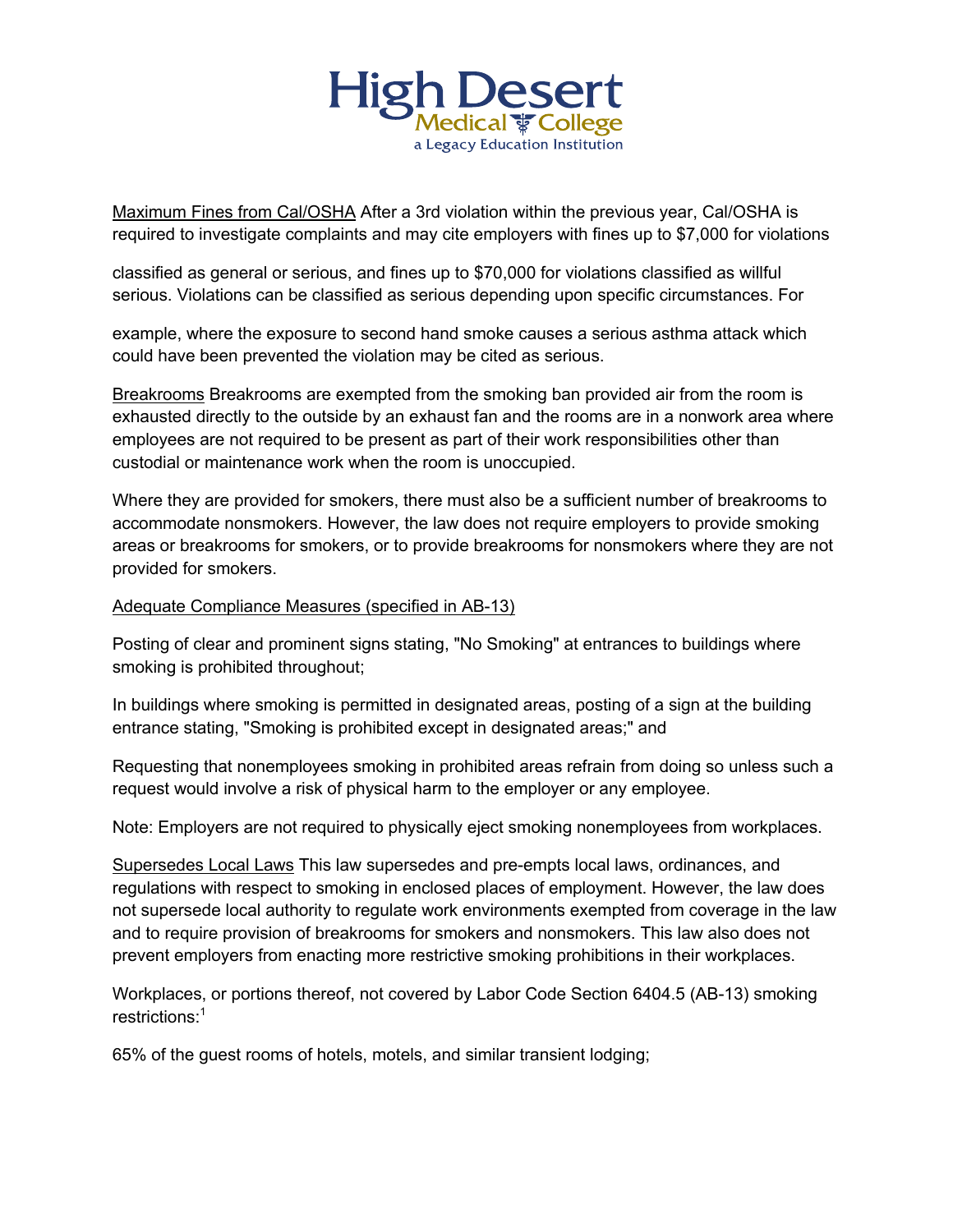

Lobby areas of hotels, motels, and similar transient lodging designated for smoking (not to exceed 25% of the total lobby floor area or, if the lobby area is 2,000 square feet or less, not to exceed 50% of the total lobby floor area);

Meeting and banquet rooms except while food or beverage functions are taking place (including set-up, service, and clean-up activities or when the room is being used for exhibit activities);

Retail or wholesale tobacco shops and private smoker's lounges;

Truck cabs or truck tractors, if no nonsmoking employees are present;

Warehouse facilities with more than 100,00 square feet of total floor space and 20 or fewer fulltime employees working at the facility, but does not include any area within such a facility that is utilized as office space;

Theatrical production sites, if smoking is an integral part of the story;

Medical research or treatment sites, if smoking is integral to the research or treatment being conducted;

Private residences, except for homes licensed as family day care homes, during the hours of operation and in those areas where children are present;

Patient smoking areas in long-term health care facilities.

Breakrooms designated by employers for smoking, under specified conditions (see page 2 of fact sheet); and

Employers with five or fewer full or part-time employees, under specified conditions (see page 1 of fact sheet).

<sup>1</sup>An exemption for gaming clubs, bars, and taverns expires January 1, 1998.

LABOR CODE SECTION 6404.5 Smoking in Places of Employment Prohibited - Exceptions (Source: www.leginfo.ca.gov 10/10/97)

6404.5. (a)The Legislature finds and declares that regulation of smoking in the workplace is a matter of statewide interest and concern. It is the intent of the Legislature in enacting this section to prohibit the smoking of tobacco products in all (100 percent of) enclosed places of employment in this state, as covered by this section, thereby eliminating the need of local governments to enact workplace smoking restrictions within their respective jurisdictions. It is further the intent of the Legislature to create a uniform statewide standard to restrict and prohibit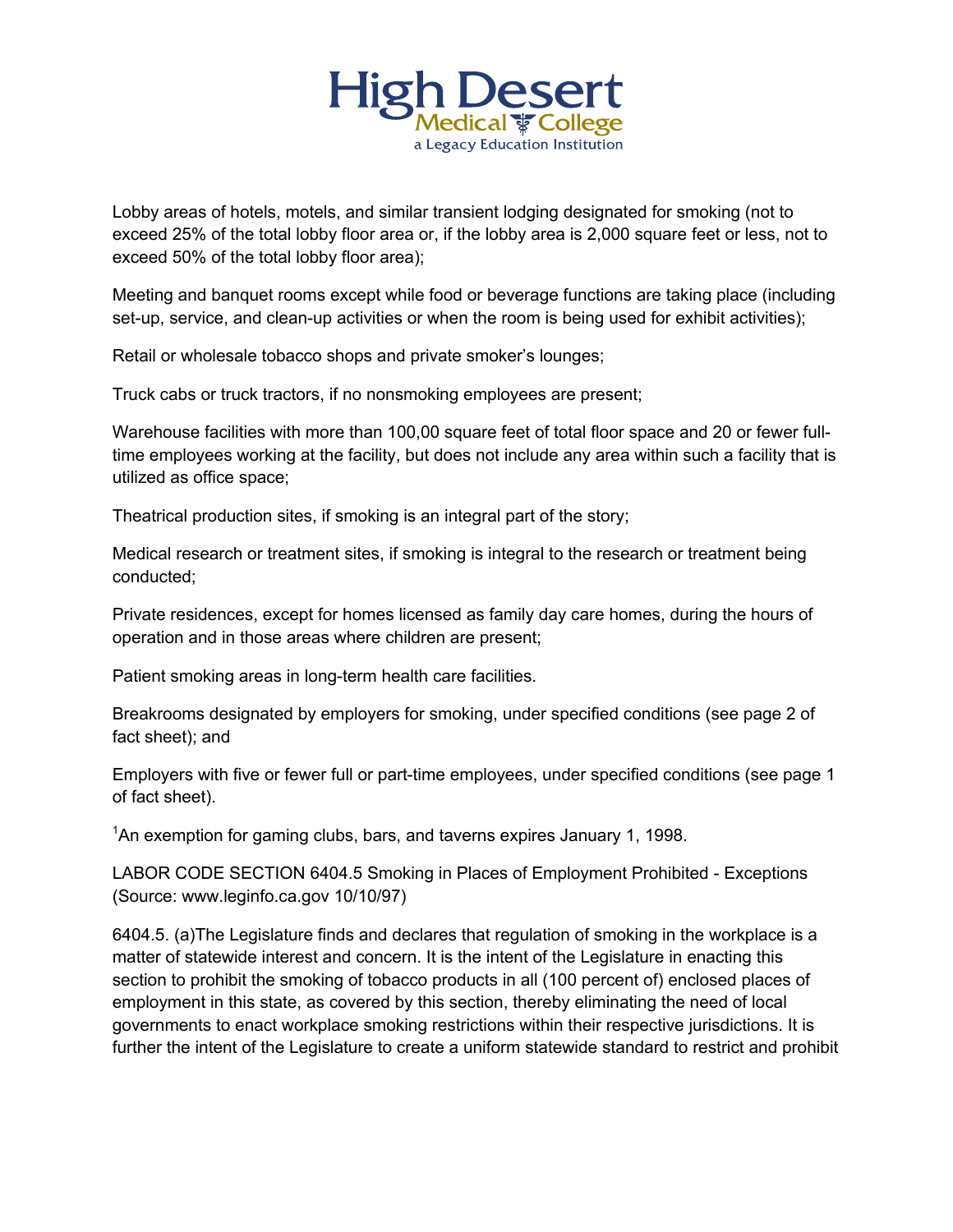

the smoking of tobacco products in enclosed places of employment, as specified in this section, in order to reduce employee exposure to environmental tobacco smoke to a level that will prevent anything other than insignificantly harmful effects to exposed employees, and also to eliminate the confusion and hardship that can result from enactment or enforcement of disparate local workplace smoking restrictions. Notwithstanding any other provision of this section, it is the intent of the Legislature that any area not defined as a "place of employment" pursuant to subdivision (d) or in which the smoking of tobacco products is not regulated pursuant to subdivision (e) shall be subject to local regulation of smoking of tobacco products.

(b)No employer shall knowingly or intentionally permit, and no person shall engage in, the smoking of tobacco products in an enclosed space at a place of employment.

(c)For purposes of this section, an employer who permits any nonemployee access to his or her place of employment on a regular basis has not acted knowingly or intentionally if he or she has taken the following reasonable steps to prevent smoking by a nonemployee:

(1) Posted clear and prominent signs, as follows:

(A) Where smoking is prohibited throughout the building or structure, a sign stating, "No smoking" shall be posted at each entrance to the building or structure.

(B) Where smoking is permitted in designated areas of the building or structure, a sign stating, "Smoking is prohibited except in designated areas" shall be posted at each entrance to the building or structure.

(2) Has requested, when appropriate, that a nonemployee who is smoking refrain from smoking in the enclosed workplace.

For purposes of this subdivision, "reasonable steps" does not include (A) the physical ejection of a nonemployee from the place of employment or (B) any requirement for making a request to a nonemployee to refrain from smoking, under circumstances involving a risk of physical harm to the employer or any employee.

(d) For purposes of this section, "place of employment" does not include any of the following:

(1) Sixty-five percent of the guest room accommodations in a hotel, motel, or similar transient lodging establishment.

(2) Areas of the lobby in a hotel, motel, or other similar transient lodging establishment designated for smoking by the establishment. Such an establishment may permit smoking in a designated lobby area that does not exceed 25 percent of the total floor area of the lobby or, if the total area of the lobby is 2,000 square feet or less, that does not exceed 50 percent of the total floor area of the lobby. For purposes of this paragraph, "lobby" means the common public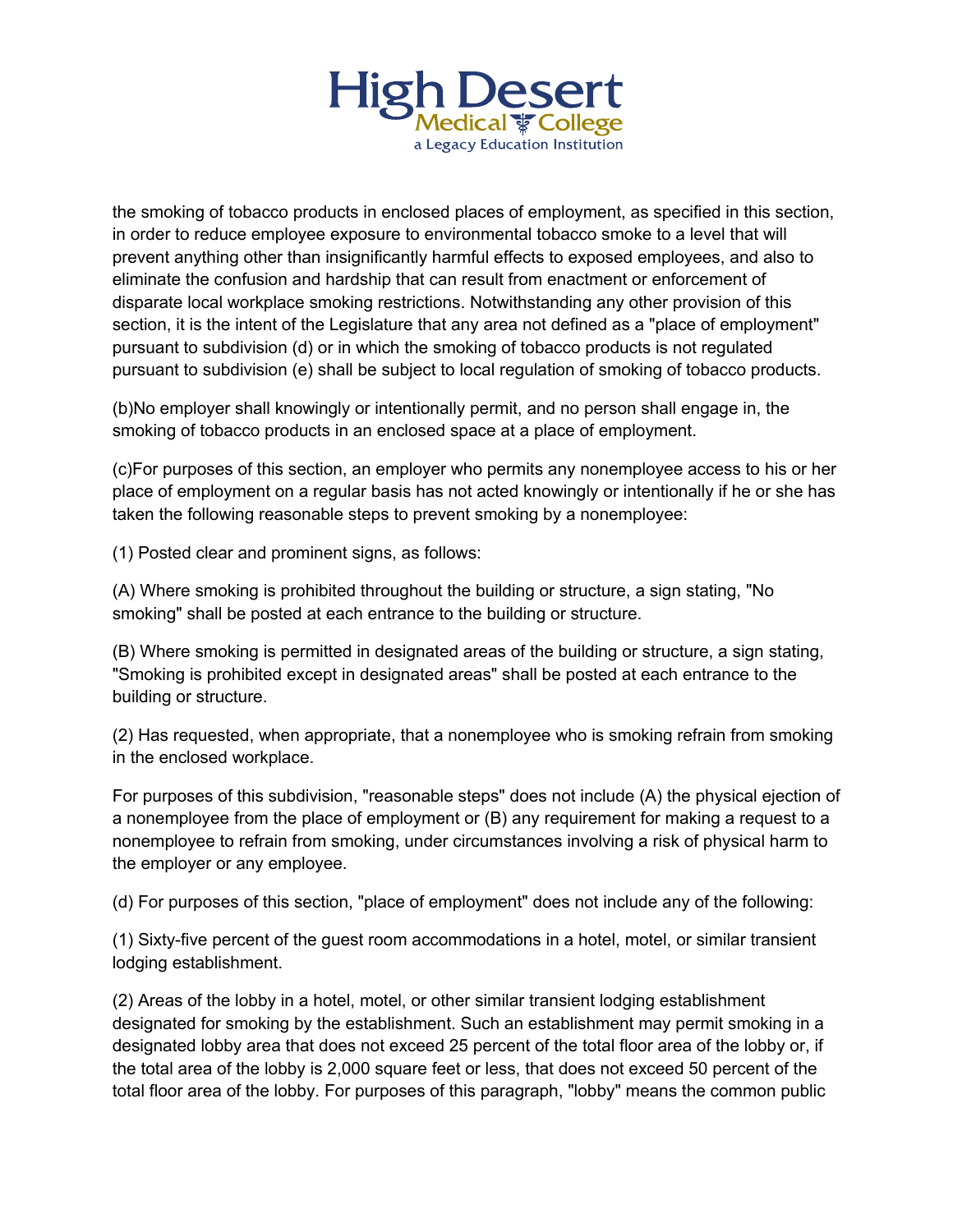

area of such an establishment in which registration and other similar or related transactions, or both, are conducted and in which the establishment's guests and members of the public typically congregate.

(3) Meeting and banquet rooms in a hotel, motel, other transient lodging establishment similar to a hotel or motel, restaurant, or public convention center, except while food or beverage functions are taking place, including setup, service, and cleanup activities, or when the room is being used for exhibit purposes. At times when smoking is not permitted in such a meeting or banquet room pursuant to this paragraph, the establishment may permit smoking in corridors

and prefunction areas adjacent to and serving the meeting or banquet room if no employee is stationed in that corridor or area on other than a passing basis.

(4) Retail or wholesale tobacco shops and private smoker's lounges. For purposes of this paragraph:

(A) "Private smokers lounge" means any enclosed area in or attached to a retail or wholesale tobacco shop that is dedicated to the use of tobacco products, including, but not limited to, cigars and pipes.

(B) Retail or wholesale tobacco shop" means any business establishment the main purpose of which is the sale of tobacco products, including, but not limited to, cigars, pipe tobacco, and smoking accessories.

(5) Cabs of motor trucks, as defined in Section 410 of the Vehicle Code, or truck tractors, as defined in Section 655 of the Vehicle Code, if no nonsmoking employees are present.

(6) Warehouse facilities. For purposes of this paragraph, "warehouse facility" means a warehouse facility with more than100,000 square feet of total floor space, and 20 or fewer fulltime employees working at the facility, but does not include any area within such a facility that is utilized as office space.

(7) Gaming clubs, in which smoking is permitted by subdivision(f). For purposes of this paragraph, "gaming club" means any gaming club, as defined in Section 19802 of the Business and Professions Code, or bingo facility, as defined in Section 326.5 of the Penal Code, that restricts access to minors under 18 years of age.

(8) Bars and taverns, in which smoking is permitted by subdivision (f). For purposes of this paragraph, "bar" or "tavern" means a facility primarily devoted to the serving of alcoholic beverages for consumption by guests on the premises, in which the serving of food is incidental. "Bar or tavern" includes those facilities located within a hotel, motel, or other similar transient occupancy establishment. However, when located within a building in conjunction with another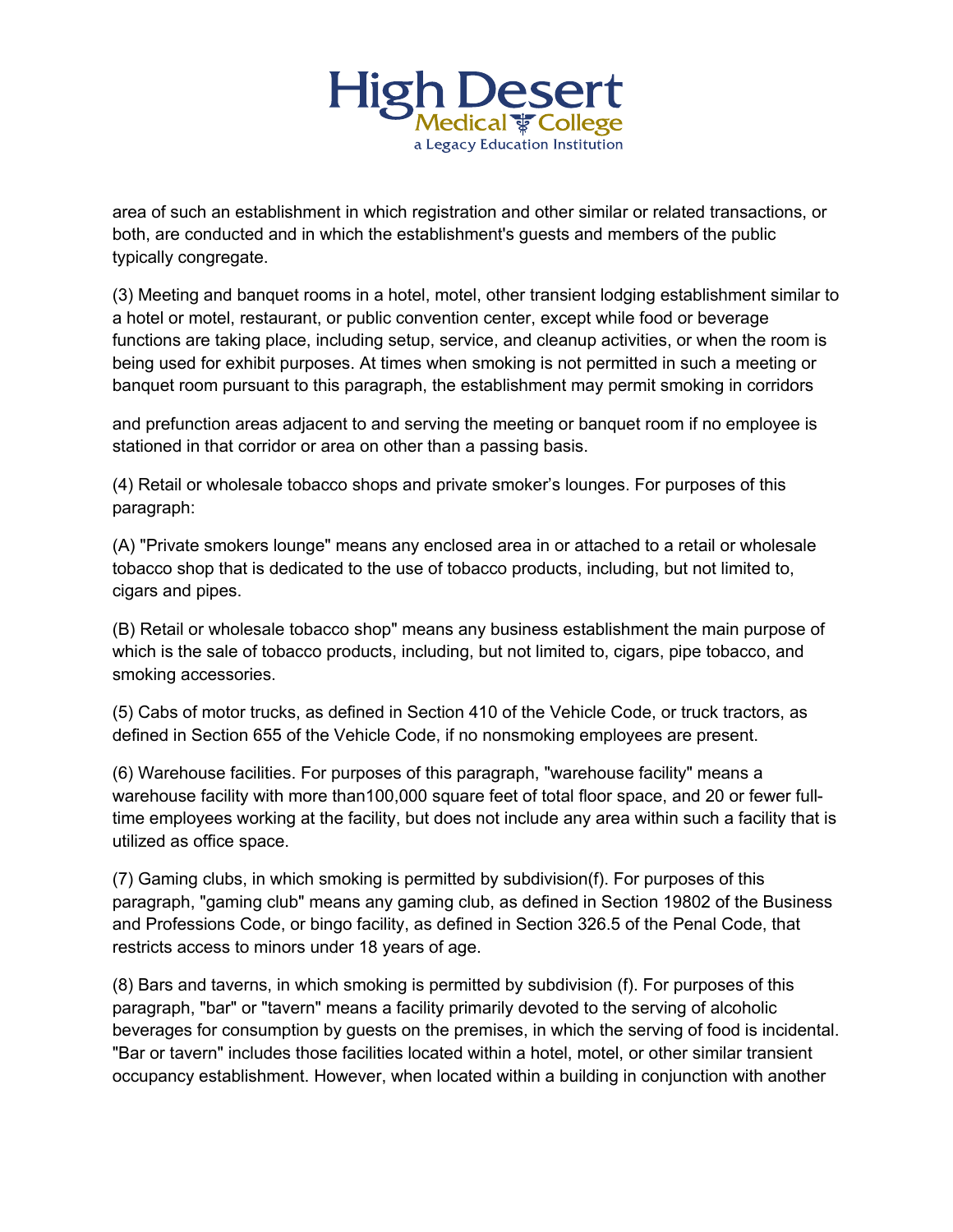

use, including a restaurant, "bar" or "tavern" includes only those areas used primarily for the sale

and service of alcoholic beverages. "Bar" or "tavern" does not include the dining areas of a restaurant, regardless of whether alcoholic beverages are served therein.

(9) Theatrical production sites, if smoking is an integral part of the story in the theatrical production.

(10) Medical research or treatment sites, if smoking is integral to the research and treatment being conducted.

(11) Private residences, except for private residences licensed as family day care homes, during the hours of operation as family day care homes and in those areas where children are present.

(12) Patient smoking areas in long-term health care facilities, as defined in Section 1418 of the Health and Safety Code.

(13) Breakrooms designated by employers for smoking, provided that all of the following conditions are met:

(A) Air from the smoking room shall be exhausted directly to the outside by an exhaust fan. Air from the smoking room shall not be recirculated to other parts of the building.

(B) The employer shall comply with any ventilation standard or other standard utilizing appropriate technology, including, but not limited to, mechanical, electronic, and biotechnical systems, adopted by the Occupational Safety and Health Standards Board or the federal Environmental Protection Agency. If both adopt inconsistent standards, the ventilation standards of the Occupational Safety and Health Standards Board shall be no less stringent than the standards adopted by the federal Environmental Protection Agency.

(C) The smoking room shall be located in a nonwork area where no one, as part of his or her work responsibilities, is required to enter. For purposes of this paragraph, "work responsibilities" does not include any custodial or maintenance work carried out in the breakroom when it is unoccupied.

(D) There are sufficient nonsmoking breakrooms to accommodate nonsmokers.

(14) Employers with a total of five or fewer employees, either full-time or part-time, may permit smoking where all of the following conditions are met:

(A) The smoking area is not accessible to minors.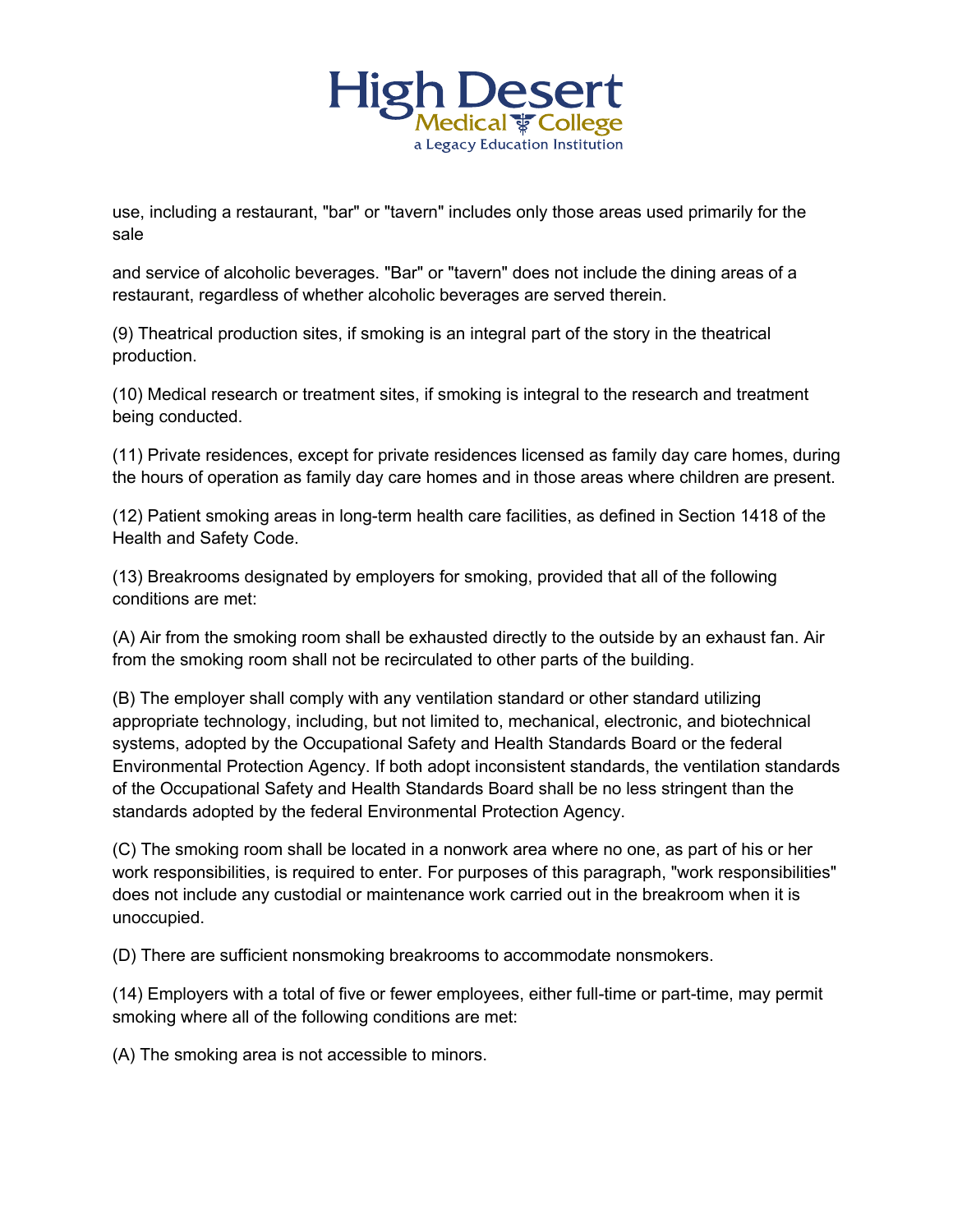

(B) All employees who enter the smoking area consent to permit smoking. No one, as part of his or her work responsibilities, shall be required to work in an area where smoking is permitted. An employer who is determined by the division to have used coercion to obtain consent or who has

required an employee to work in the smoking area shall be subject to the penalty provisions of Section 6427.

(C) Air from the smoking area shall be exhausted directly to the outside by an exhaust fan. Air from the smoking area shall not be recirculated to other parts of the building.

(D) The employer shall comply with any ventilation standard or other standard utilizing appropriate technology, including, but not limited to, mechanical, electronic, and biotechnical systems, adopted by the Occupational Safety and Health Standards Board or the federal

Environmental Protection Agency. If both adopt inconsistent standards, the ventilation standards of the Occupational Safety and Health Standards Board shall be no less stringent than the standards adopted by the federal Environmental Protection Agency.

This paragraph shall not be construed to (i) supersede or render inapplicable any condition or limitation on smoking areas made applicable to specific types of business establishments by any other paragraph of this subdivision or (ii) apply in lieu of any otherwise applicable paragraph of this subdivision that has become inoperative.

(e) Paragraphs (13) and (14) of subdivision (d) shall not be construed to require employers to provide reasonable accommodation to smokers, or to provide breakrooms for smokers or nonsmokers.

(f) (1) Except as otherwise provided in this subdivision, smoking may be permitted in gaming clubs, as defined in paragraph (7) of subdivision (d), and in bars and taverns, as defined in paragraph (8) of subdivision (d), until the earlier of the following:

(A) January 1, 1998.

(B) The date of adoption of a regulation (i) by the Occupational Safety and Health Standards Board reducing the permissible employee exposure level to environmental tobacco smoke to a level that will prevent anything other than insignificantly harmful effects to exposed employees or (ii) by the federal Environmental Protection Agency establishing a standard for reduction of permissible exposure to environmental tobacco smoke to an exposure level that will prevent anything other than insignificantly harmful effects to exposed persons.

(2) If a regulation specified in subparagraph (B) of paragraph (1) is adopted on or before January 1, 1998, smoking may thereafter be permitted in gaming clubs and in bars and taverns, subject to full compliance with, or conformity to, the standard in the regulation within two years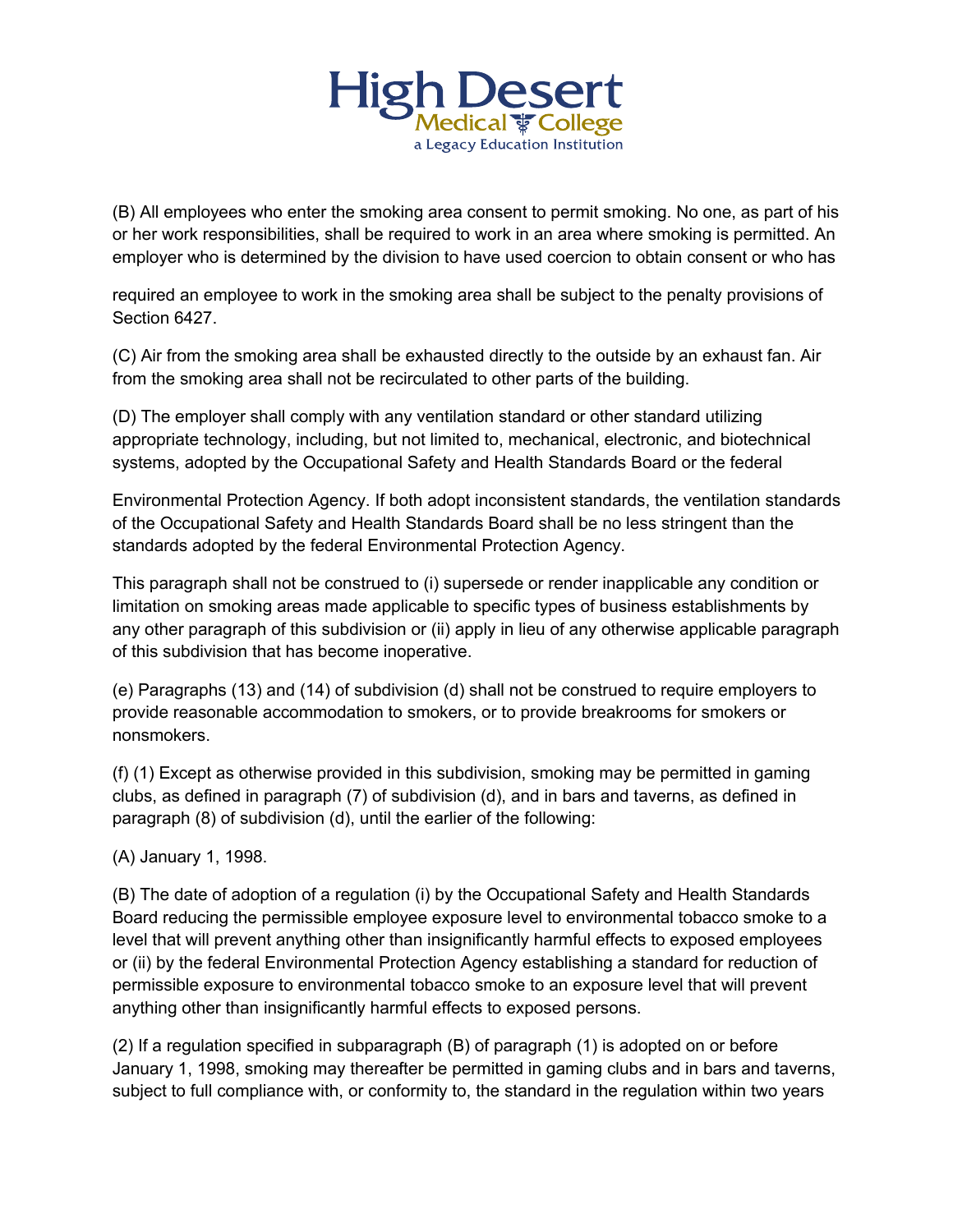

following the date of adoption of the regulation. An employer failing to achieve compliance with, or conformity to, the regulation within this two-year period shall prohibit smoking in the gaming club, bar, or tavern until compliance or conformity is achieved. If the Occupational Safety and Health Standards Board and the federal Environmental Protection Agency both adopt

regulations specified in subparagraph (B) of paragraph (1) that are inconsistent, the regulations of the Occupational Safety Standards Board shall be no less stringent than the regulations of the federal Environmental Protection Agency.

(3) If a regulation specified in subparagraph (B) of paragraph (1) is not adopted on or before January 1, 1998, the exemptions specified in paragraphs (7) and (8) of subdivision (d) shall be inoperative on and after January 1, 1998, until such a regulation is adopted. Upon adoption of such a regulation on or after January 1, 1998, smoking may thereafter be permitted in gaming clubs and in bars and taverns, subject to full compliance with, or conformity to, the standard in

the regulation within two years following the date of adoption of the regulation. An employer failing to achieve compliance with, or conformity to, the regulation within this two-year period shall prohibit smoking in the gaming club, bar, or tavern until compliance or conformity is achieved. If the Occupational Safety and Health Standards Board and the federal Environmental Protection Agency both adopt regulations specified in subparagraph (B) of paragraph (1) that are inconsistent, the regulations of the Occupational Safety and Health Standards Board shall be no less stringent than the regulations of the federal Environmental Protection Agency.

(4) From January 1, 1997, to December 31, 1997, inclusive, smoking may be permitted in gaming clubs, as defined in paragraph (7) of subdivision (d), and in bars and taverns, as defined in paragraph (8) of subdivision (d), subject to both of the following conditions:

(A) If practicable, the gaming club or bar or tavern shall establish a designated nonsmoking area.

(B) If feasible, no employee shall be required, in the performance of ordinary work responsibilities, to enter any area in which smoking is permitted.

(g) The smoking prohibition set forth in this section shall constitute a uniform statewide standard for regulating the smoking of tobacco products in enclosed places of employment and shall supersede and render unnecessary the local enactment or enforcement of local ordinances regulating the smoking of tobacco products in enclosed places of employment. Insofar as the smoking prohibition set forth in this section is applicable to all (100 percent of) places of employment within this state and, therefore, provides the maximum degree of coverage, the practical effect of this section is to eliminate the need of local governments to enact enclosed workplace smoking restrictions within their respective jurisdictions.